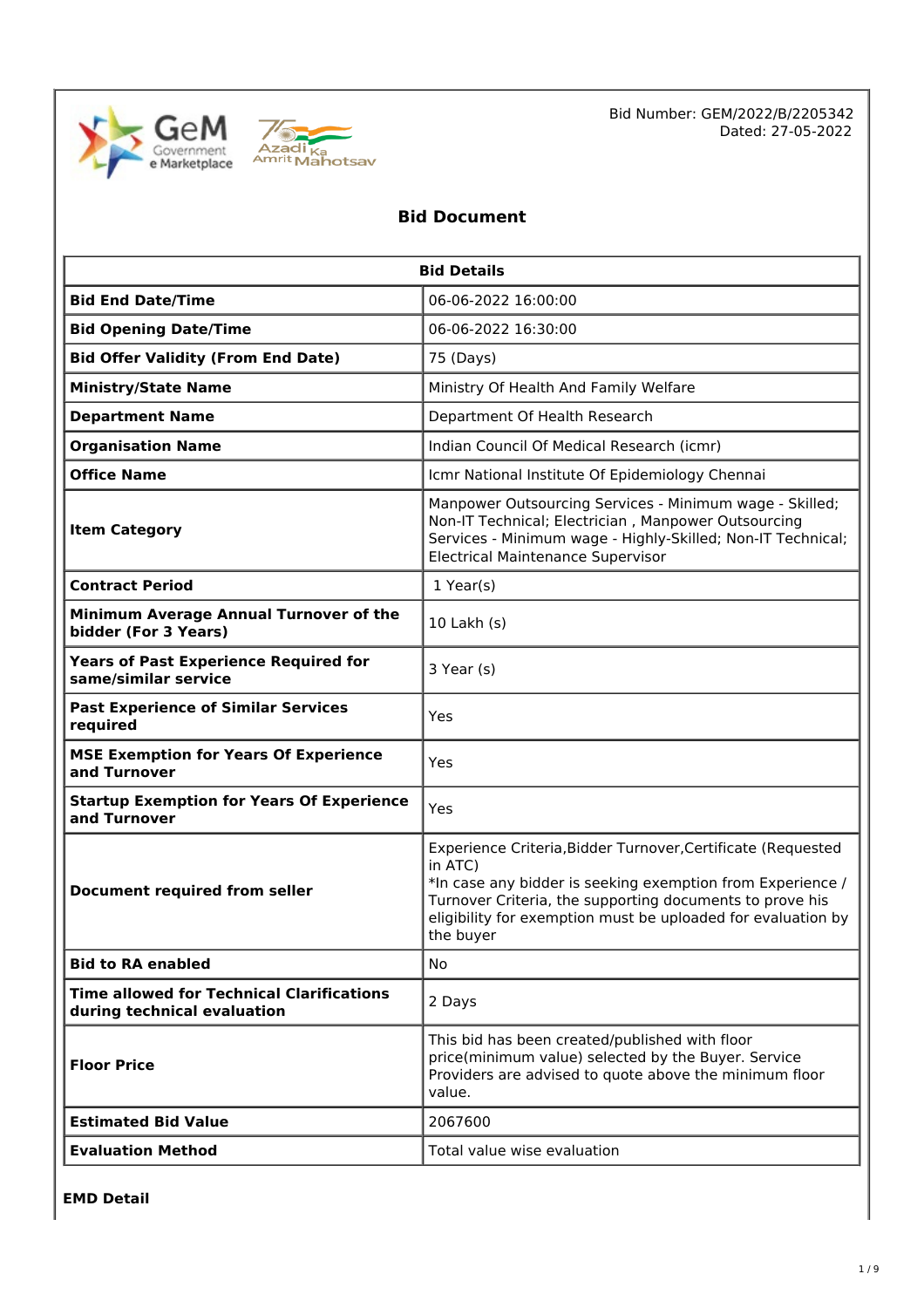| . | NI.<br>-- |
|---|-----------|
|   |           |

## **ePBG Detail**

| Advisory Bank                       | l State Bank of India |  |
|-------------------------------------|-----------------------|--|
| ePBG Percentage(%)                  | 3.00                  |  |
| Duration of ePBG required (Months). | 14                    |  |

(a). EMD & Performance security should be in favour of Beneficiary, wherever it is applicable.

#### **Beneficiary:** Director

ICMR National Institute Of Epidemiology Chennai, Department of Health Research, Indian Council of Medical Research (ICMR), Ministry of Health and Family Welfare R-127, Second Main Road, TNHB, Ayapakkam, Chennai - 600 077.

(Director, Nie)

## **Splitting**

Bid splitting not applied.

#### **MSE Purchase Preference**

| MSE<br>.<br>$\overline{\phantom{0}}$<br>ence<br>∽<br>.<br>$\overline{a}$<br>--<br>--<br>___ |
|---------------------------------------------------------------------------------------------|
|---------------------------------------------------------------------------------------------|

1. If the bidder is a Micro or Small Enterprise as per latest definitions under MSME rules, the bidder shall be exempted from the requirement of "Bidder Turnover" criteria and "Experience Criteria". If the bidder is OEM of the offered products, it would also be exempted from the "OEM Average Turnover" criteria. In case any bidder is seeking exemption from Turnover / Experience Criteria, the supporting documents to prove his eligibility for exemption must be uploaded for evaluation by the buyer.

2. If the bidder is a Startup, the bidder shall be exempted from the requirement of "Bidder Turnover" criteria and "Experience Criteria". If the bidder is OEM of the offered products, it would also be exempted from the "OEM Average Turnover" criteria. In case any bidder is seeking exemption from Turnover / Experience Criteria, the supporting documents to prove his eligibility for exemption must be uploaded for evaluation by the buyer. 3. The minimum average annual financial turnover of the bidder during the last three years, ending on 31st March of the previous financial year, should be as indicated above in the bid document. Documentary evidence in the form of certified Audited Balance Sheets of relevant periods or a certificate from the Chartered Accountant / Cost Accountant indicating the turnover details for the relevant period shall be uploaded with the bid. In case the date of constitution / incorporation of the bidder is less than 3-year-old, the average turnover in respect of the completed financial years after the date of constitution shall be taken into account for this criteria. 4. Years of Past Experience required: The bidder must have experience for number of years as indicated above in bid data sheet (ending month of March prior to the bid opening) of providing similar type of services to any Central / State Govt Organization / PSU / Public Listed Company. Copies of relevant contracts / orders to be uploaded along with bid in support of having provided services during each of the Financial year. 5. Purchase preference to Micro and Small Enterprises (MSEs): Purchase preference will be given to MSEs as defined in Public Procurement Policy for Micro and Small Enterprises (MSEs) Order, 2012 dated 23.03.2012 issued by Ministry of Micro, Small and Medium Enterprises and its subsequent Orders/Notifications issued by concerned Ministry. If the bidder wants to avail the Purchase preference for services, the bidder must be the Service provider of the offered Service. Relevant documentary evidence in this regard shall be uploaded along with the bid in respect of the offered service. If L-1 is not an MSE and MSE Service Provider (s) has/have quoted price within L-1+ 15% of margin of purchase preference /price band defined in relevant policy, then 100% order quantity will be awarded to such MSE bidder subject to acceptance of L1 bid price.

6. Estimated Bid Value indicated above is being declared solely for the purpose of guidance on EMD amount and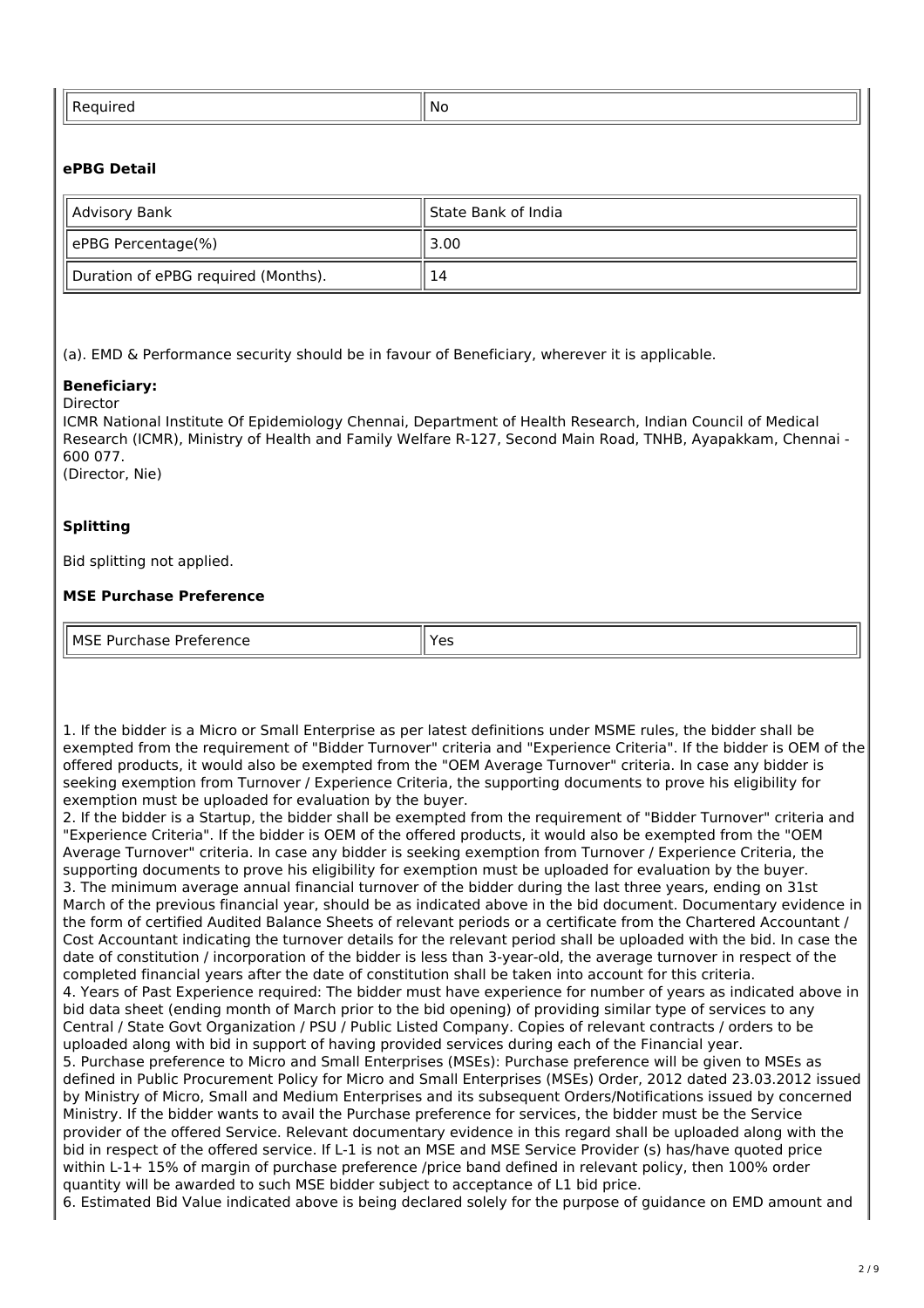for determining the Eligibility Criteria related to Turn Over, Past Performance and Project / Past Experience etc. This has no relevance or bearing on the price to be quoted by the bidders and is also not going to have any impact on bid participation. Also this is not going to be used as a criteria in determining reasonableness of quoted prices which would be determined by the buyer based on its own assessment of reasonableness and based on competitive prices received in Bid / RA process.

7. Past Experience of Similar Services: The Bidder must have successfully executed / completed at least one single order of 80 % of the Estimated Bid Value or 2 orders each of 50 % of the Estimated Bid Value or 3 orders each of 40 % of the Estimated Bid Value for similar service(s) in last three years to any Central / State Govt Organization / PSU / Public Listed Company. Copies of contracts / work orders and documentary evidence of successful execution / completion in support of Past Experience of Similar Services along with names, address and contact details of clients shall be uploaded with the bid for verification by the Buyer.

#### **Additional Qualification/Data Required**

#### **Scope of work & Job description:**[1653473566.pdf](https://bidplus.gem.gov.in/resources/upload2/MayQ222/bidding/biddoc/bid-3432124/1653473566.pdf)

**Please upload the list of resources alongwith quantity of each type of resource to be continued by the successful bidder/Service Provider under the new contract as per the Terms and Conditions of new contract concluded on the basis of this bid alongwith approval of Competent Authority.:**[1653542037.pdf](https://bidplus.gem.gov.in/resources/upload2/MayQ222/bidding/biddoc/bid-3432124/1653542037.pdf)

**Buyer to upload Gazette notification for the breakup of ESI/EPF/ELDI etc if required:**[1653542063.pdf](https://bidplus.gem.gov.in/resources/upload2/MayQ222/bidding/biddoc/bid-3432124/1653542063.pdf)

**Buyer to upload undertaking that Minimum Wages indicated by him during Bid Creation are as per applicable Minimum Wages Act:**[1653542146.pdf](https://bidplus.gem.gov.in/resources/upload2/MayQ222/bidding/biddoc/bid-3432124/1653542146.pdf)

#### **Manpower Outsourcing Services - Minimum Wage - Skilled; Non-IT Technical; Electrician ( 5 )**

#### **Technical Specifications**

| <b>Specification</b>             | <b>Values</b>           |  |  |  |
|----------------------------------|-------------------------|--|--|--|
| Core                             |                         |  |  |  |
| Skill Category                   | Skilled                 |  |  |  |
| Type of Function                 | <b>Non-IT Technical</b> |  |  |  |
| List of Profiles                 | Electrician             |  |  |  |
| <b>Educational Qualification</b> | Secondary School        |  |  |  |
| Specialization                   | Not Required            |  |  |  |
| Post Graduation                  | Not Required            |  |  |  |
| Specialization for PG            | Not Applicable          |  |  |  |
| Experience                       | 0 to 3 Years            |  |  |  |
| <b>State</b>                     | <b>NA</b>               |  |  |  |
| Zipcode                          | <b>NA</b>               |  |  |  |
| <b>District</b>                  | <b>NA</b>               |  |  |  |
| Addon(s)                         |                         |  |  |  |

#### **Additional Specification Documents**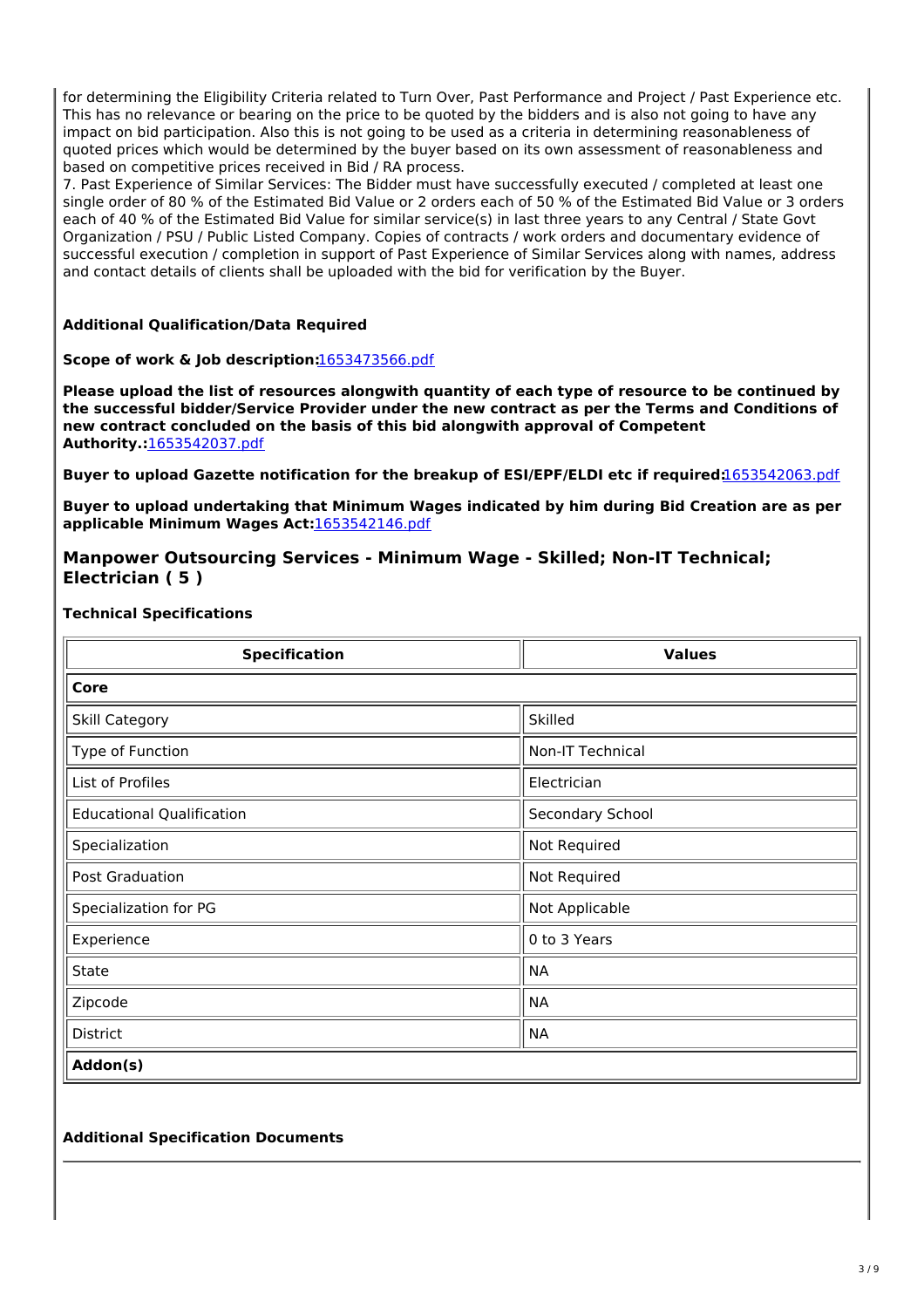## **Consignees/Reporting Officer and Quantity**

| S.No.        | <b>Consignee/Reporti</b><br>ng Officer | <b>Address</b>                                                                                                                                                                                                                                                                                                                                                                                                                                                                       | <b>Number of</b><br><b>Resources to</b><br>be hired | <b>Additional</b><br>Requirement                                                                                                                                                                                                                                                                                                                                                                                                                                                                                                                  |
|--------------|----------------------------------------|--------------------------------------------------------------------------------------------------------------------------------------------------------------------------------------------------------------------------------------------------------------------------------------------------------------------------------------------------------------------------------------------------------------------------------------------------------------------------------------|-----------------------------------------------------|---------------------------------------------------------------------------------------------------------------------------------------------------------------------------------------------------------------------------------------------------------------------------------------------------------------------------------------------------------------------------------------------------------------------------------------------------------------------------------------------------------------------------------------------------|
| $\mathbf{1}$ | V CHANDRASEKAR                         | 600077, ICMR-NIE, R-127, 3rd<br>Avenue, Second Main Road,<br>Tamil Nadu Housing Board,<br>Ayapakkam, Near Ambattur,<br>Chennai, Tamil Nadu 600077<br>DIRECTIONS: From Dunlop,<br>Ambattur Turn left near<br>Ambedkar Statue, Travel<br>straight about 2 kms, take right<br>near Annachi Lalackadai, take<br>left near pillaiyar temple and<br>travel to Ration Shop. (opp to<br>Ration Shop and next to<br>Narcotics Bureau is ICMR - NIE)<br>Contact: Security No: 044-<br>26136470 | 5                                                   | • EDLI (INR per day)<br>: 2.88<br>• Bonus (INR per<br>day): 0<br>• EPF Admin Charge<br>(INR per day) :<br>2.88<br>• Optional<br>Allowances 1 (INR<br>per day) : $0$<br>• Optional<br>Allowances 2 (INR<br>per day) : $0$<br>• Optional<br>Allowances 3 (INR<br>per day) : $0$<br>• Minimum daily<br>wage (INR)<br>exclusive of GST:<br>806<br>Number of working<br>days in a month :<br>26<br>• Provident Fund<br>(INR per day) :<br>69.21<br>$\bullet$ ESI (INR per day) :<br>26.19<br>• Tenure/ Duration of<br>Employment (in<br>months): 11.99 |

## **Manpower Outsourcing Services - Minimum Wage - Highly-Skilled; Non-IT Technical; Electrical Maintenance Supervisor ( 1 )**

# **Technical Specifications**

| <b>Specification</b>             | <b>Values</b>                            |
|----------------------------------|------------------------------------------|
| Core                             |                                          |
| <b>Skill Category</b>            | Highly-Skilled                           |
| Type of Function                 | <b>Non-IT Technical</b>                  |
| List of Profiles                 | <b>Electrical Maintenance Supervisor</b> |
| <b>Educational Qualification</b> | <b>High School</b>                       |
| Specialization                   | Not Required                             |
| <b>Post Graduation</b>           | Not Required                             |
| Specialization for PG            | Not Applicable                           |
| Experience                       | 3 to 7 Years                             |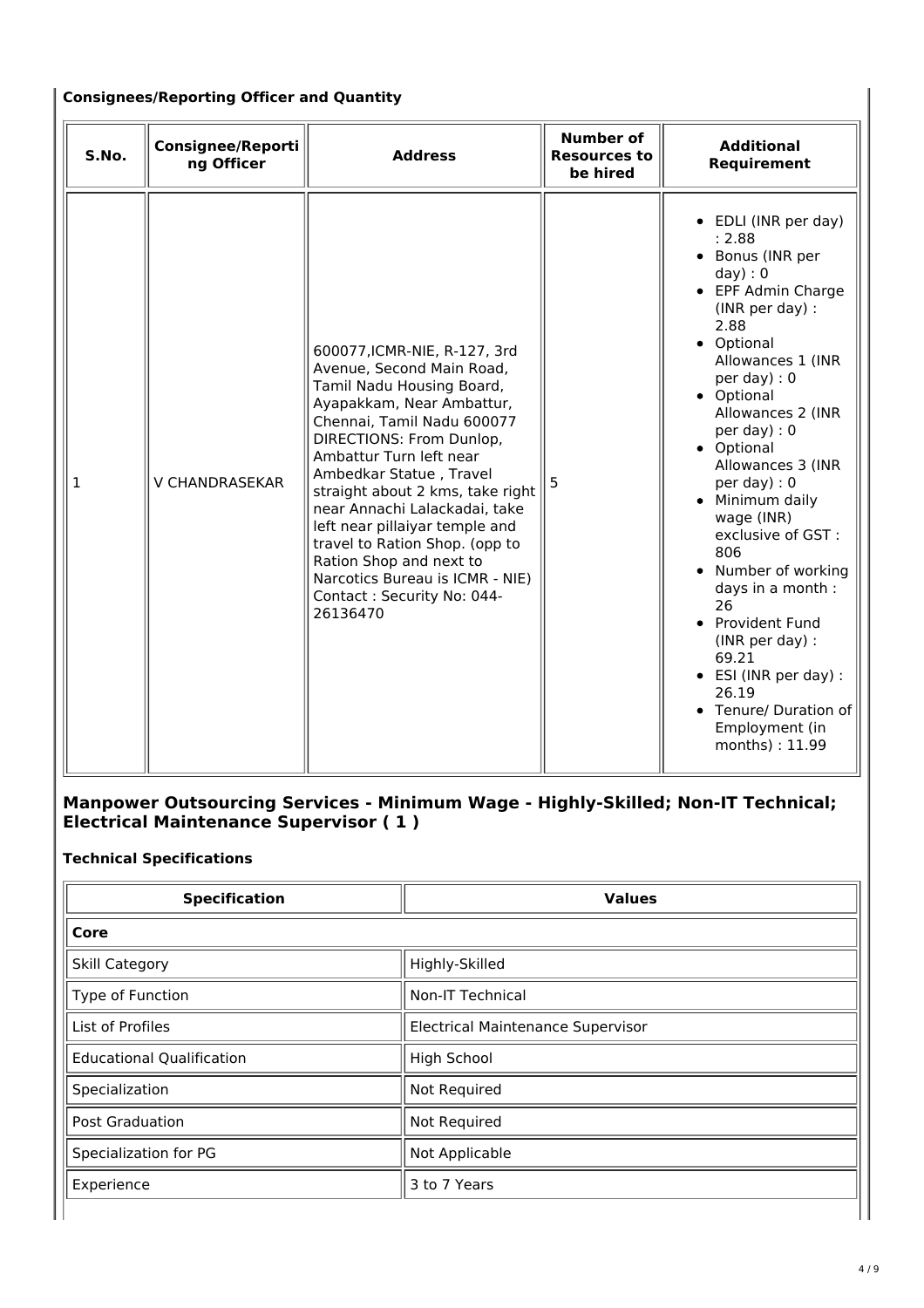| <b>Specification</b> | <b>Values</b> |  |  |
|----------------------|---------------|--|--|
| State                | <b>NA</b>     |  |  |
| Zipcode              | <b>NA</b>     |  |  |
| District             | <b>NA</b>     |  |  |
| Addon(s)             |               |  |  |

## **Additional Specification Documents**

## **Consignees/Reporting Officer and Quantity**

| S.No. | <b>Consignee/Reporti</b><br>ng Officer | <b>Address</b>                                                                                                                                                                                                                                                                                                                                                                                                                                                                       | <b>Number of</b><br><b>Resources to</b><br>be hired | <b>Additional</b><br>Requirement                                                                                                                                                                                                                                                                                                                                                                                                                                                                                                                   |
|-------|----------------------------------------|--------------------------------------------------------------------------------------------------------------------------------------------------------------------------------------------------------------------------------------------------------------------------------------------------------------------------------------------------------------------------------------------------------------------------------------------------------------------------------------|-----------------------------------------------------|----------------------------------------------------------------------------------------------------------------------------------------------------------------------------------------------------------------------------------------------------------------------------------------------------------------------------------------------------------------------------------------------------------------------------------------------------------------------------------------------------------------------------------------------------|
| 1     | V CHANDRASEKAR                         | 600077, ICMR-NIE, R-127, 3rd<br>Avenue, Second Main Road,<br>Tamil Nadu Housing Board,<br>Ayapakkam, Near Ambattur,<br>Chennai, Tamil Nadu 600077<br>DIRECTIONS: From Dunlop,<br>Ambattur Turn left near<br>Ambedkar Statue, Travel<br>straight about 2 kms, take right<br>near Annachi Lalackadai, take<br>left near pillaiyar temple and<br>travel to Ration Shop. (opp to<br>Ration Shop and next to<br>Narcotics Bureau is ICMR - NIE)<br>Contact: Security No: 044-<br>26136470 |                                                     | • Bonus (INR per<br>day): 0<br>• EDLI (INR per day)<br>: 2.88<br>• EPF Admin Charge<br>(INR per day) :<br>2.88<br>• Minimum daily<br>wage (INR)<br>exclusive of GST :<br>876<br>• Optional<br>Allowances 1 (INR<br>per day) : $0$<br>• Optional<br>Allowances 2 (INR<br>per day) : $0$<br>• Optional<br>Allowances 3 (INR<br>per day) : 0<br>$\bullet$ ESI (INR per day) :<br>Number of working<br>$\bullet$<br>days in a month :<br>26<br>• Provident Fund<br>(INR per day) :<br>69.23<br>• Tenure/ Duration of<br>Employment (in<br>months) : 12 |

# **Buyer Added Bid Specific Terms and Conditions**

1. Experience Certificate for the supply of the same to any Govt/ PSU/ any renowned private organisation along with Supply/ Purchase Order.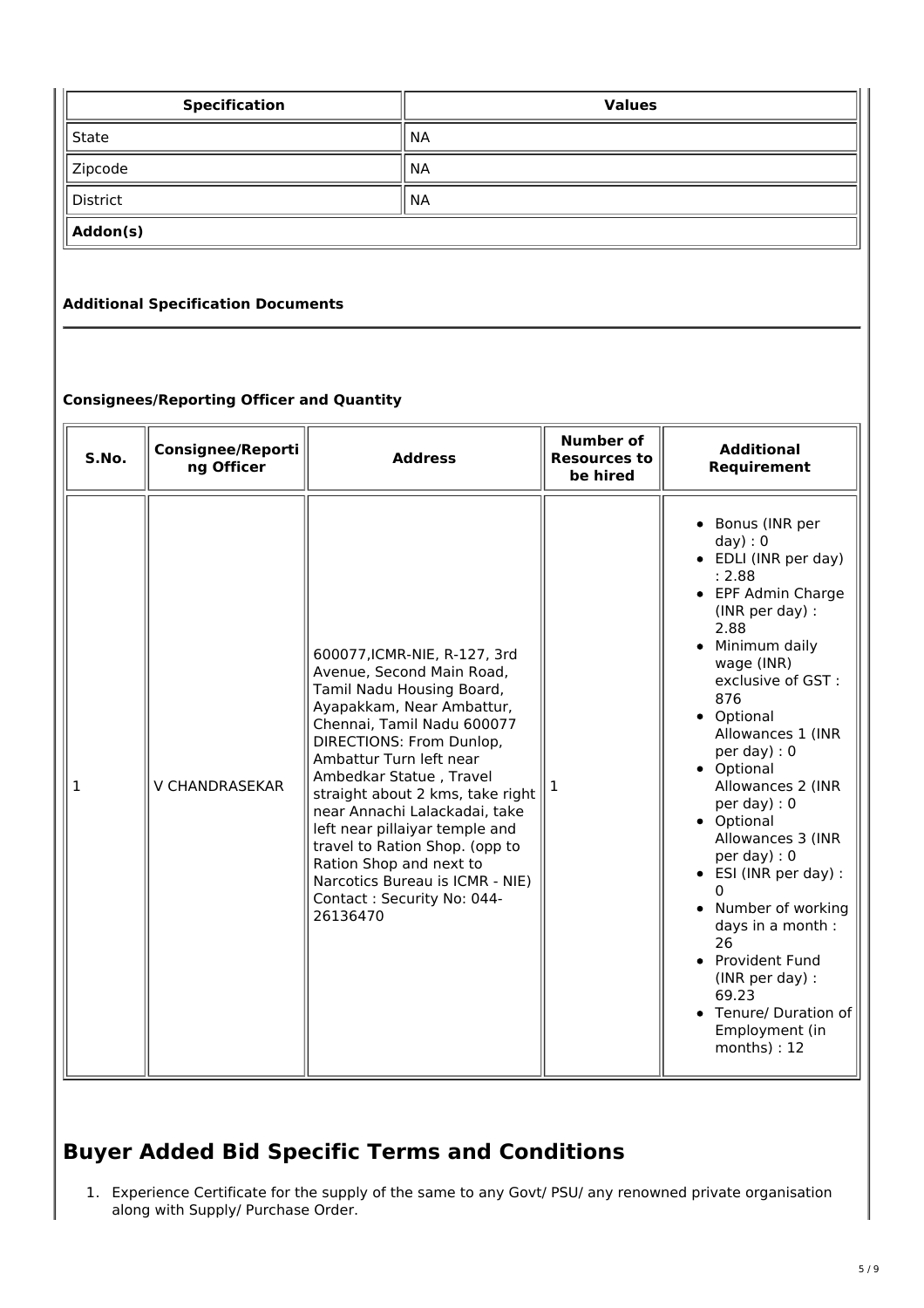2. If the agency is registered under MSME or NSIC, then EMD exemption certificate needs to be enclosed.

#### 3. **Generic**

OPTION CLAUSE: The Purchaser reserves the right to increase or decrease the quantity to be ordered up to 50 percent of bid quantity at the time of placement of contract. The purchaser also reserves the right to increase the ordered quantity by up to 50% of the contracted Â quantity during the currency of the contract at the contracted rates. Bidders are bound to accept the orders accordingly.

#### 4. **Service & Support**

AVAILABILITY OF OFFICE OF SERVICE PROVIDER: An office of the Service Provider must be located in the state of Consignee. DOCUMENTARY EVIDENCE TO BE SUBMITTED.

#### 5. **Forms of EMD and PBG**

Bidders can also submit the EMD with Account Payee Demand Draft in favour of Director NIE payable at Chennai.

Bidder has to upload scanned copy / proof of the DD along with bid and has to ensure delivery of hardcopy to the Buyer within 5 days of Bid End date / Bid Opening date.

#### 6. **Forms of EMD and PBG**

Bidders can also submit the EMD with Banker's Cheque in favour of Director, NIE payable at Chennai. Bidder has to upload scanned copy / proof of the BC along with bid and has to ensure delivery of hardcopy to the Buyer within 5 days of Bid End date / Bid Opening date.

#### 7. **Generic**

**Bidder financial standing:** The bidder should not be under liquidation, court receivership or similar proceedings, should not be bankrupt. Bidder to upload undertaking to this effect with bid.

#### 8. **Certificates**

Bidder's offer is liable to be rejected if they don't upload any of the certificates / documents sought in the Bid document, ATC and Corrigendum if any.

#### 9. **Generic**

Bidders are advised to check applicable GST on their own before quoting. Buyer will not take any responsibility in this regards. GST reimbursement will be as per actuals or as per applicable rates (whichever is lower), subject to the maximum of quoted GST %.

#### 10. **Service & Support**

Dedicated /toll Free Telephone No. for Service Support : BIDDER/OEM must have Dedicated/toll Free Telephone No. for Service Support.

#### 11. **Generic**

Duration of the service contract may be extended up to 6 months beyond the initial contract duration (subject to satisfactory performance and mutual consent).

#### 12. **Service & Support**

Escalation Matrix For Service Support : Bidder/OEM must provide Escalation Matrix of Telephone Numbers for Service Support.

#### 13. **Past Project Experience**

For fulfilling the experience criteria any one of the following documents may be considered as valid proof for meeting the experience criteria:

a. Purchase Order copy along with Invoice(s) with self-certification by the bidder that supplies against the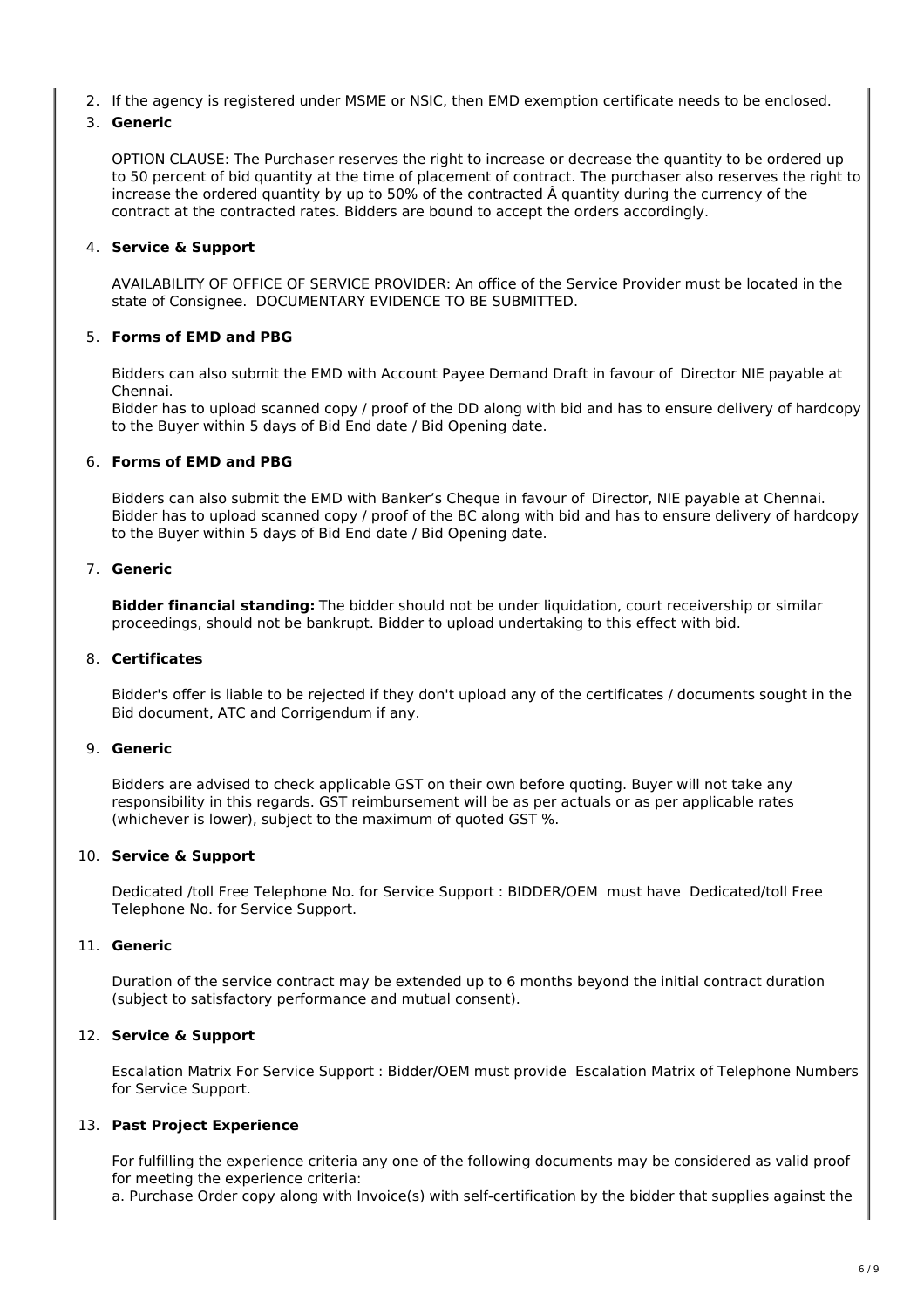invoices have been executed.

b. Execution certificate by client with order value.

c. Any other document in support of order execution like Third Party Inspection release note, etc.

#### 14. **Financial Criteria**

**NET WORTH:** Net Worth of the OEM should be positive as per the last audited financial statement.

#### 15. **Generic**

OPTION CLAUSE: The Purchaser reserves the right to increase or decrease the quantity to be ordered up to 25 percent of bid quantity at the time of placement of contract. The purchaser also reserves the right to increase the ordered quantity by up to 25% of the contracted quantity during the currency of the contract at the contracted rates. Bidders are bound to accept the orders accordingly.

#### 16. **Payment**

PAYMENT OF SALARIES AND WAGES: Service Provider is required to pay Salaries / wages of contracted staff deployed at buyer location first i.e. on their own and then claim payment from Buyer alongwith all statutory documents like, PF, ESIC etc. as well as the bank statement of payment done to staff.

#### 17. **Forms of EMD and PBG**

Successful Bidder can submit the Performance Security in the form of Account Payee Demand Draft also (besides PBG which is allowed as per GeM GTC). DD should be made in favour of Director NIE payable at Chennai. After award of contract, Successful Bidder can upload scanned copy of the DD in place of PBG and has to ensure delivery of hard copy to the original DD to the Buyer within 15 days of award of contract.

#### 18. **Service & Support**

The Service Provider is required to have at least 40 % of the required manpower on service provider's payroll for at least one year. Necessary documents relating to such manpower will be uploaded by the bidder for verification of the buyer. Such manpower will be part of total manpower to be provided by the Service Provider in case he gets the contract against this bid.

#### 19. **Generic**

1. The Seller shall not assign the Contract in whole or part without obtaining the prior written consent of buyer.

2. The Seller shall not sub-contract the Contract in whole or part to any entity without obtaining the prior written consent of buyer.

3. The Seller shall, notwithstanding the consent and assignment/sub-contract, remain jointly and severally liable and responsible to buyer together with the assignee/ sub-contractor, for and in respect of the due performance of the Contract and the Sellers obligations there under.

#### 20. **Generic**

While generating invoice in GeM portal, the seller must upload scanned copy of GST invoice and the screenshot of GST portal confirming payment of GST.

#### 21. **Buyer Added Bid Specific ATC**

Buyer Added text based ATC clauses

- (01) The contractor has to abide by all the terms and conditions given in the bid documents and scope of work.
- (02) Payment will be made 100% upon submission of bills on monthly basis, in the following month.
- (03) The contractor shall comply with all the provisions of all statutory acts, rules & regulations and ICMR-NIE shall be no way responsible for any such lapses.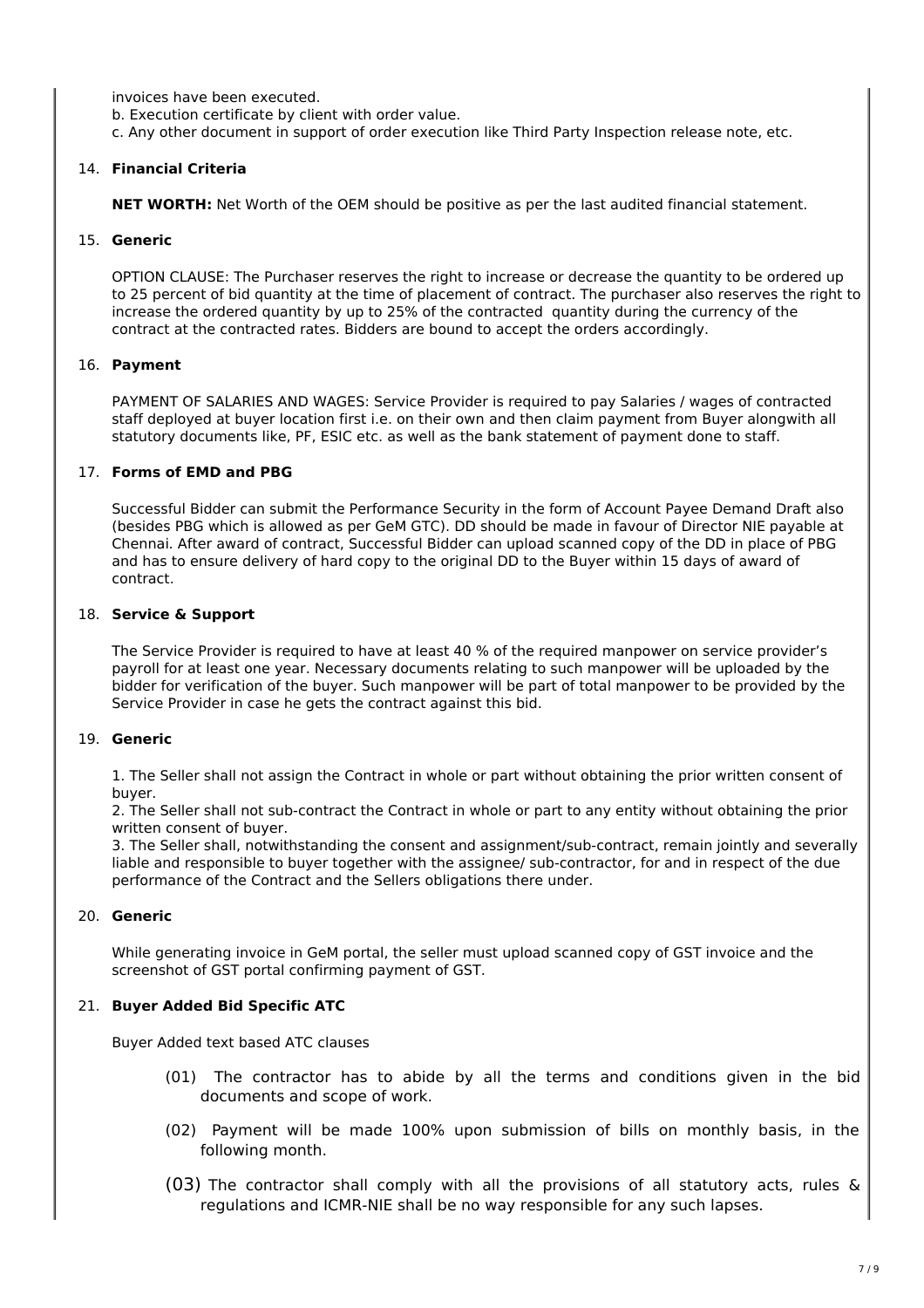- (04) Child labour is strictly prohibited and if the contractor violates them, the contract will be terminated.
- (05) The contractor for the work is liable to pay applicable taxes.
- (06) The contractor shall ensure that they deploy only qualified personnel at site for the work. The contractor must provide suitable uniform, ID Card / Badge, Shoes and Safety equipments for safety and shall ensure their proper maintenance.
- (07) The contractor has to provide tools and tackles & measuring instrument electrical equipment's & essential spares for regular upkeep.
- (08) The contractor should furnish the detail number of the labourer employed by them for the maintenance work.
- (09) The manpower deployed by the contractor as mentioned in the bid document to be maintained and if there is any difference in man power, the proportionate amount will be deducted from the monthly bill.
- (10) Income Tax at source will be deducted as per rules.
- (11) GST(TDS) @2% will be deducted under section GSTR-7
- (12) Contractor should pay Central Government Minimum wages under Category 'A' and other statutory payments as mentioned in the Bid document.
- (13) EPF contribution is to paid by the contractor upto the maximum wage ceiling of Rs. 15,000/-
- (14) The Contractor should submit ESIC Registration Certificate and EPF Registration Certificate. The deduction towards ESIC and EPF to be furnished.
- (15) Behavior of personnel employed by the contractor shall in no way be detrimental to the administration. The contractor shall provide personnel of good character, physically fit, efficient, well behaved and skillful in their duties.
- (16) Punctuality to duty and unauthorized absence will be viewed seriously.
- (17) All payments should be made through Bank.
- (18) An office of the service provider must be located in the state of consignee (Tamil Nadu). Registration Certificate / Certificate of Incorporation must be submitted by the bidder.

# **Disclaimer**

.

The additional terms and conditions have been incorporated by the Buyer after approval of the Competent Authority in Buyer Organization. Buyer organization is solely responsible for the impact of these clauses on the bidding process, its outcome and consequences thereof including any eccentricity / restriction arising in the bidding process due to these ATCs and due to modification of technical specification and / or terms and conditions governing the bid. Any clause incorporated by the Buyer such as demanding Tender Sample, incorporating any clause against the MSME policy and Preference to make in India Policy, mandating any Brand names or Foreign Certification, changing the default time period for Acceptance of material or payment timeline governed by OM of Department of Expenditure shall be null and void and would not be considered part of bid. Further any reference of conditions published on any external site or reference to external documents / clauses shall also be null and void. If any seller has any objection / grievance against these additional clauses or otherwise on any aspect of this bid, they can raise their representation against the same by using the Representation window provided in the bid details field in Seller dashboard after logging in as a seller within 4 days of bid publication on GeM. Buyer is duty bound to reply to all such representations and would not be allowed to open bids if he fails to reply to such representations.